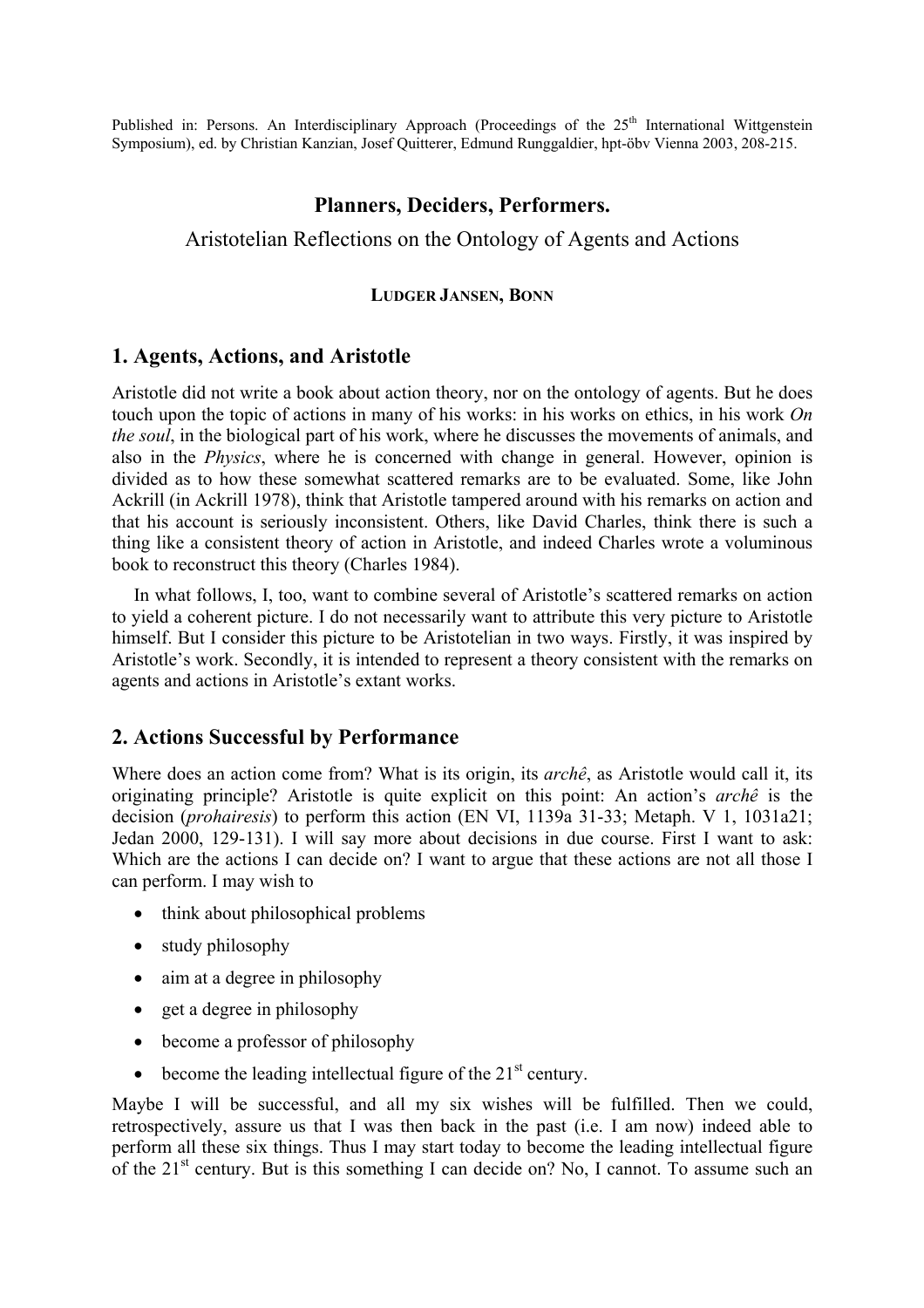ability would be sheer nonsense. Whether someone becomes the leading intellectual figure of any century is no matter of decision. Nor can I decide to get a degree in philosophy or to become a professor. But I can decide to think about philosophical problems. I can decide to study philosophy. And I can decide to *aim* at a degree in philosophy. But whether I *will* get a degree and whether I will become a professor of philosophy, or not, does not depend on my decisions alone, but also on many other factors.

Is there a common description for those actions which only depend on my decision to perform them? Yes, there is. These actions consist in the exercise of one of the agent's capacities and they do not require any other criterion over and above that capacity's exercise to be sucessful (Metaph. VIII 8, 1050a 34-b 2). We can thus picture an agent as an agglomeration of his capacities. And the agent can decide, which of these capacities he wants to exercise. Now having the capacity and exercising it guarantees the success of the action in all those cases where the success just consists in the exercise of the capacity. In these cases, Aristotle's "perfect-test" indicates that the *telos* of the action, the action's goal, has been reached: If I exercise the capacity to F, then – *ipso facto* – I have exercised the capacity to F (cf. Metaph. IX 6, 1048b 23-35; Jansen 2002, 116-133; also Jansen 1997 and 1999).

Aristotle uses the perfect-test to draw his distinction between movements and changes on the one hand, and activities which are neither movements nor changes on the other hand: his famous distinction between *kinesis* and *energeia*. For a change or movement (*kinesis*) like walking from Gloggnitz to Kirchberg, it is not true that the action's goal (= being in Kirchberg) is fulfilled while the action is performed. Quite the other way round: When the goal has been reached, the action is over. With an activity (*energeia*) the perfect test yields the opposite result: The goal of an *energeia* (like being in Kirchberg or seeing Wittgenstein's house) is fulfilled if and only so long as the action goes on. And the goal that is analytically connected with the exercise of a capacity is just the exercise of that capacity.<sup>1</sup>

Aristotle knows an intellectual virtue for choosing the right action – *phronesis*, which might be translated as "practical wisdom" (EN VI, 1140a 24-b 11). It is the duty of *phronesis* to decide about which *praxis* the agent should perform. And a *praxis* is just an action of the previously described kind: An action whose success is guaranteed by our decision to perform it, given we have the appropriate capacity.

#### **3. Actions as Causes**

 $\overline{a}$ 

Actions that are successful by performance are not all there is about actions. This is nicely shown by the phenomenon of trying. For if an action is successful once we start with it, it seems to be nonsense to say that we try such an action. Those actions we can try to do nononsensically must be of a different kind. Of course, there is no special "trying capacity", such that a trying would be an exercise of this specific capacity. When we try something, we exercise the very same capacities that we exercise in successful cases. Thus, the difference between mere trying and having success cannot lie in the exercise of our capacities alone – we have to search for it "outside", in the surrounding of the agent. For, I will claim, we can only then no-nonsensically try to F, if "F" is an action-description that does more than simply name the agent's capacities that are to be exercised. And this bit more is to prescribe a certain change that has to be brought about in the world.

My applying my pushing ability with respect to my car will, hopefully, bring about my car

<sup>&</sup>lt;sup>1</sup> This gives us also a clue for the definition of omission. Given the set of the agent's capacities, we may say that if an agent omits to F, then (1) he does not F but (2) has the capacity to F. For, presumably, we do not want to say that an agent omits actions he is not capable of.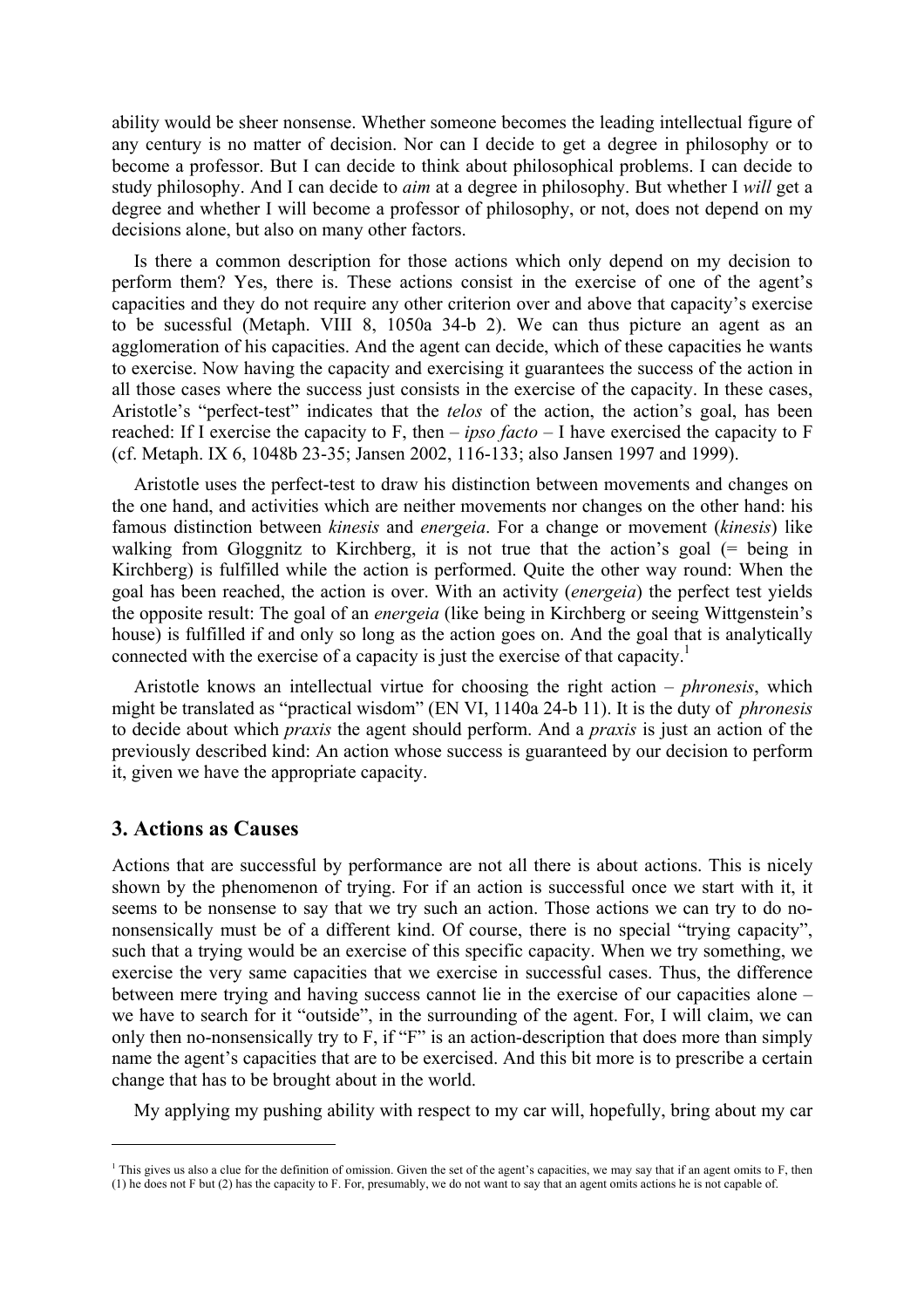moving from its previous place A to some other place in space, B. I am obviously not only applying my pushing ability, but I am also pushing the car from A to B. Whether my pushing the car to B will be successful, or not, is not determined by the fact of the actualising of my pushing ability alone – in addition, the car has to arrive at B. Therefore pushing the car from A to B is not a *praxis*: it is *poiesis* (EN VI, 1140a 1-6)*.* The paradigm case of a *poiesis* might be, say, a potter's producing new pottery or an architect's building a new house. A *poiesis* aims at producing something in addition to the action itself. The product of the pushing is not a new three-dimensional thing like pottery or a new house, which would belong to the ontological category of substance. The product in question is "only" something new in the category of place. Other actions may bring about new qualities, quantities or relations. Nevertheless, any such action qualifies as a *poiesis*.

We have, thus, to distinguish three elements on the side of the agent: the decision, *praxis* and *poiesis*. On the side of the material being manipulated, the patient, we can add the experience of a change (the *kinesis*). Or, in verbal expressions: the *prattein* and *poiein* of the agent (doing and making) and the *pathein* (suffering) of the patient. The intellectual virtue responsible for a good *poiesis* is no longer *phronesis*, but *technê*, the knowledge of a certain craft or art: the *technê* for healing is the art of medicine, and the *technê* for building a house is what architects have to learn (EN VI, 1140a 6-23).

In some cases, these different parts of an action might be distributed to different persons. For example, a farmer may deliberate with his wife about what to do with their cow. Finally, the farmer might decide that the cow has to be milked. But he does not himself perform this action but delegates the performance to his assistant, his farm-hand. The farm-hand in turn will milk the cow and thus bring about a change in quantity of the milk in the cow's udder. In this action, three human beings and an animal are involved: The farmer and his wife are the planners, with the farmer being the decider. The farm-hand is the performer. And, last but not least, the cow is the patient. A similar example is the case of building a house, in modern times as well as in ancient Greece: The *architektos* deliberates and decides, the slaves move the stones, and the stones and the rest of the building material is, collectively, the patient that is transformed into a house. $2$ 

It is possible as well that all four roles are united in one person. Aristotle's stock example for this case is the medical practioner who cures himself (Phys. II 1, 192b 23-27; Jansen 2002, 39-47). Practioners and patients are not normally numerically identical. But of course, if Hippokrates has a flu, he can cure himself. In this case, Hippokrates plays both the role of the practioner (who is planner, decider and performer) and the role of the patient to be healed (who is also the patient in my technical use of this term). Quite similar is the case of walking, which has caused much trouble for modern commentators (Ackrill 1965; Pickering 1977). When I decide to walk from Gloggnitz to Kirchberg, I decide to exercise my walking ability, combined with the intention to aim at reaching Kirchberg. Of course, this case differs from the case where I was pushing my car. Now, one might say, I am pushing myself. Subject and object of the action, agent and patient are one and the same person. On the one hand I have myself as the agent, on the other hand myself as the patient. Also in this case I do not move myself as itself, as Aristotle would put it, but myself as something different. I am the mover or the agent in this case insofar as I exercise my walking ability. But we have to distinguish between this ability and the ability to fill a certain amount of space and to be located at different places. The latter is what grounds my being the patient of this action. Hence we get

 $\overline{a}$ 

<sup>&</sup>lt;sup>2</sup> Cf. Makin 2000, 154 for another example: "A crippled doctor, who retained that [medical] understanding, who could not administer treatments herself, but who could guide others, would retain her medical skills, because such a doctor would be a source of health in her natient."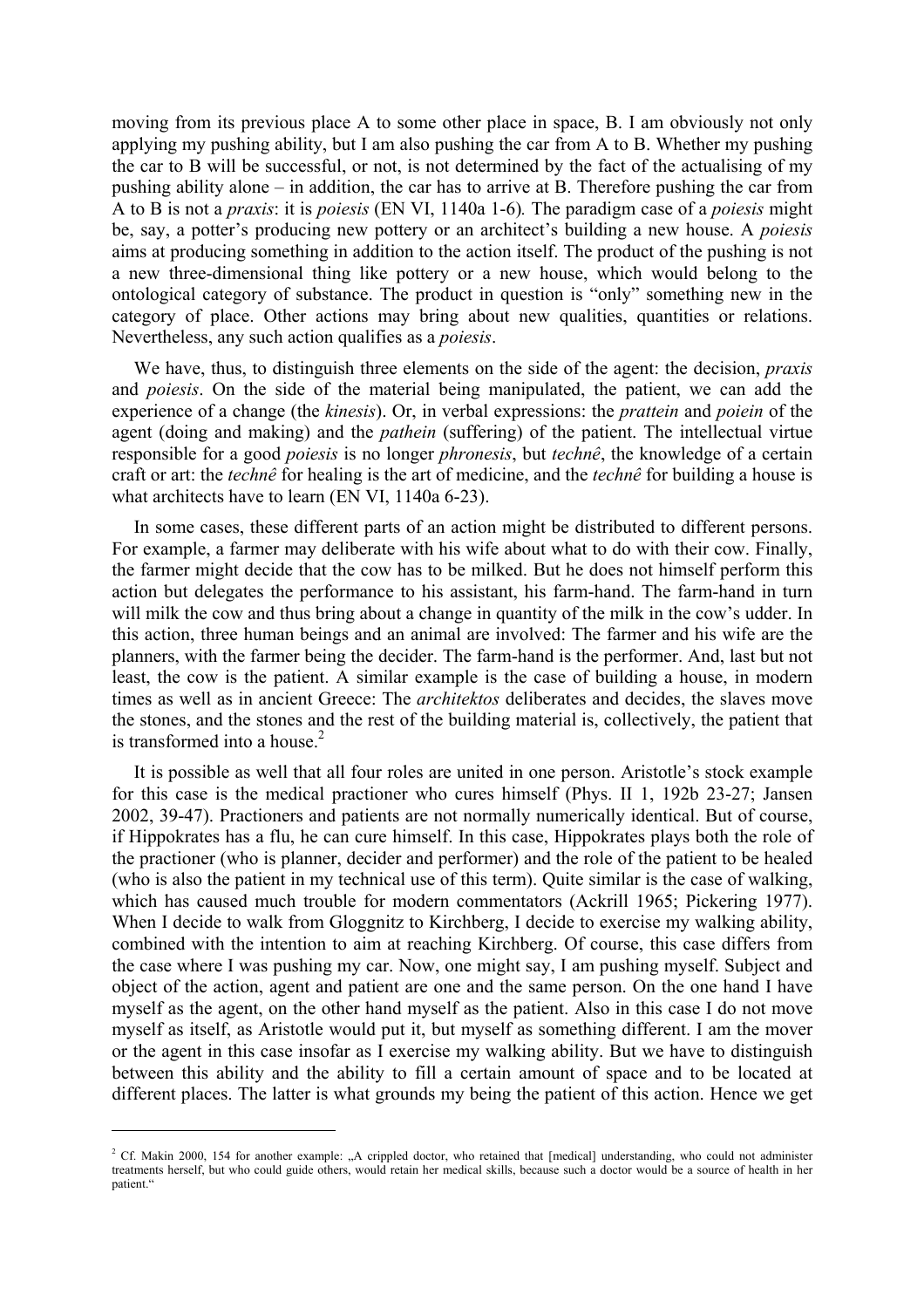the result that such an ordinary thing like walking makes us kind of schizophrenic: Insofar as I have the ability to walk, I move myself insofar as I have the ability to be located at different places. While I share the ability to walk with several higher animals only, the ability to be located at different places is a property of most extended bodies (for such distinctions within the same individual cf. Phys. VIII 4, 254b 28-33).

### **4. Where Decisions Come From**

Now, how does a decision occur? Aristotle models this by means of the practical syllogism (a much debated topic; cf. among others: Cooper 1975, Kenny 1979, Mele 1981). A practical syllogism is a piece of practical reasoning, that connects a major premise expressing general knowledge (like: "I should eat healthy food") and a minor premise expressing a particular observation (like: "This is healthy food"). These two premises lead to the conclusion that I should eat that stuff in front of me, and thus the practical syllogism can lead to a concrete action (MA 7, 701a 7-30; EN VII, 1147a 24-36; An. III 11, 434b 16-21).

What does it mean for such a major premise to be reasonable? It means to be integrated in a coherent hierarchy of means-ends-relations. Aristotle does not elaborate too much on these structures. But one thing is clear from his writings on ethics: For such structures to be meaningful, there must be at least one ultimate end, an end that is not a means to another end, but being pursued for its own sake (EN I, 1097a 25-34). Further down in the hierarchy we find ends that are themselves means for other, higher ends, and so on, till we reach the ultimate end. This ultimate end is, what we can construe formally, following Aristotle, as happiness and living well (*eudaimonia*, EN I, 1097a 34-b 20).

Practical deliberation, then, has at least two aspects. First, there are practical syllogisms like the example mentioned, resulting in concrete actions. When is this action complete? That is determined by the type of activity or process this action belongs to. This *telos* of the action itself – the "action's purpose" or "finis actionis" – has to be distinguished from whatever the agent performs this action for – the "agent's purpose" or "finis agentis" (Freeland 1985, 400- 401; Aquinas, Summa Theologica II-II q. 141 a. 6 ad 1; Ross 1936, 517-518 on Phys. II 5, 196b 17-22). The agent's purpose is not an intrinsic property of the agent's activity, but an integral element of the agent's process of practical reasoning. Thus it is extrinsic to the action itself. We can determine the agent's purpose only if we know enough about the agent's deliberation leading to that action. And in our example the agent's eating that very food is supposed to support his health. Actions of the very same type can be given totally different purposes by their agents. E.g., while the intrinsic purpose of singing is just the singing itself, performers may sing for a variety of different extrinsic purposes: to produce something beautiful, to have fun, to earn money, or to court a woman.

Different actions of the same agent will presumably be performed because of different purposes. And here the second aspect of practical deliberation enters the scene. For it should be desirable for the agent to pursue purposes that fit into a coherent scheme. There will be some purposes that have only instrumental value for him to serve other purposes, which rank higher in that agent's hierarchy of purposes, which in turn serve for even higher purposes, which ultimately are thought to contribute to the agent's happiness. Thus the planner not only has to decide whether he can realize a certain end in a given situation, but also which will be the right means to reach happiness.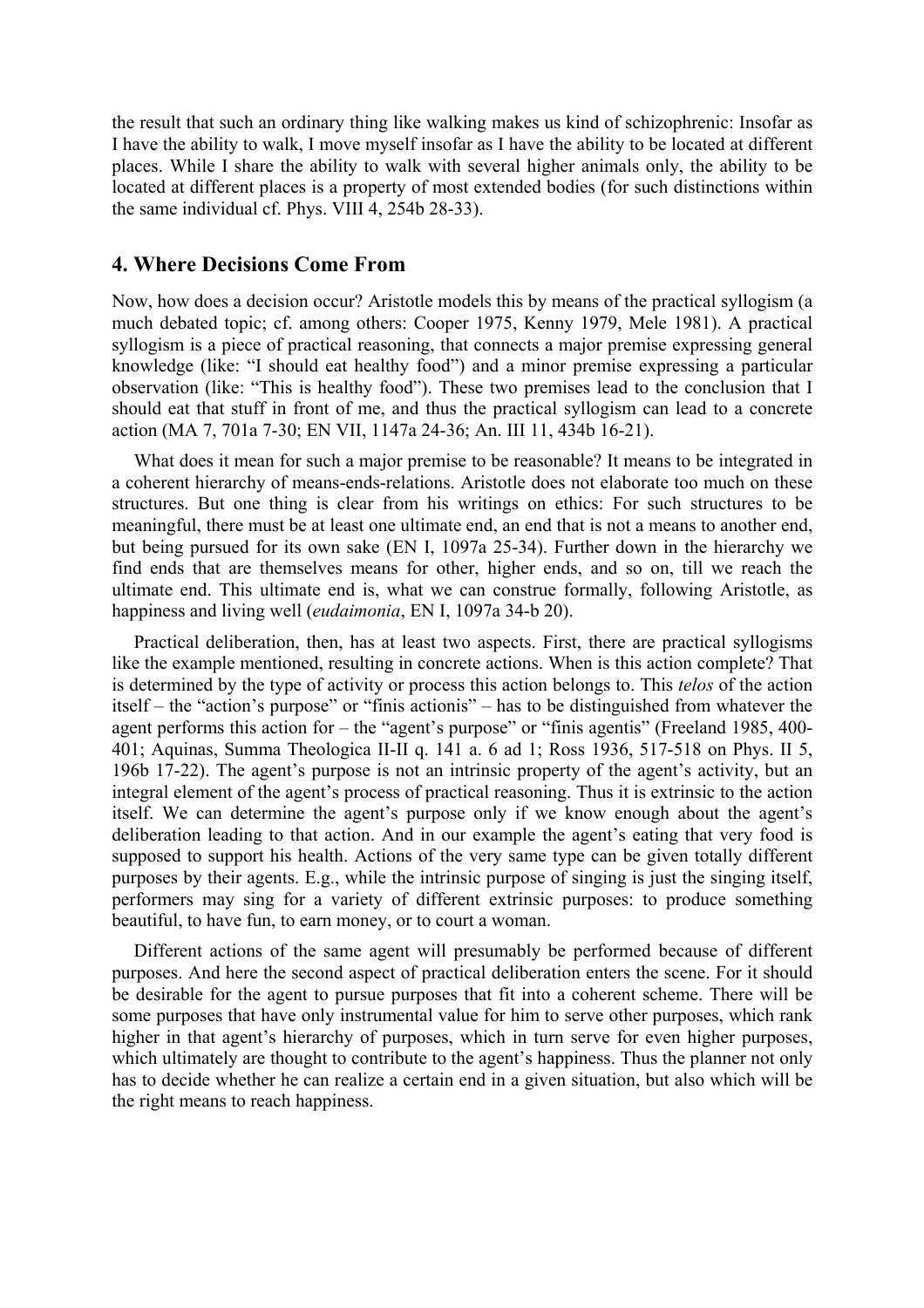# **5. The Picture So Far**

If we summarise the account given so far, we get the following picture of the different parts of an action and, analogously, the different parts an agent consists of:

| <b>PLANNER</b>                    | <b>DECIDER</b>             | PERFORMER                                   |                               | <b>PATIENT</b>                                           |
|-----------------------------------|----------------------------|---------------------------------------------|-------------------------------|----------------------------------------------------------|
|                                   |                            | <b>DOER</b><br>( <i>praktikos</i> )         | <b>MAKER</b><br>(poietikos)   | (pathetikos)                                             |
| Deliberation<br><i>(boulesis)</i> |                            |                                             |                               |                                                          |
| brings about $\rightarrow$        | Decision<br>(prohairesis)  |                                             |                               |                                                          |
|                                   | brings about $\rightarrow$ | Exercise of a<br>capacity ( <i>praxis</i> ) |                               |                                                          |
|                                   |                            | brings about $\rightarrow$                  | <i>poesis</i> of the<br>agent |                                                          |
|                                   |                            |                                             | brings about $\rightarrow$    | kinesis of the<br>patient                                |
|                                   |                            |                                             |                               | brings about $\rightarrow$<br>energeia<br>of the patient |

For non-intentional causal interactions – normal events, one might say – we can take over this picture, skipping the deliberation process. Normal events do not come from decisions. They are triggered by natural causal processes (witness their different treatment in Metaph. IX 7). But the rest remains basically the same, even if we may wish to change some of the labels, as seemingly Aristotle wished to do. He talks about *praxis* and *poiesis* only with respect to human actions. In normal events we can conceptually draw a distinction along analogous lines. Aristotle, however, has no distinct names to apply here. Both are interchangeably called *energeia* or *entelecheia* (Chen 1958, Blair 1967, Jansen 2002, 95-98).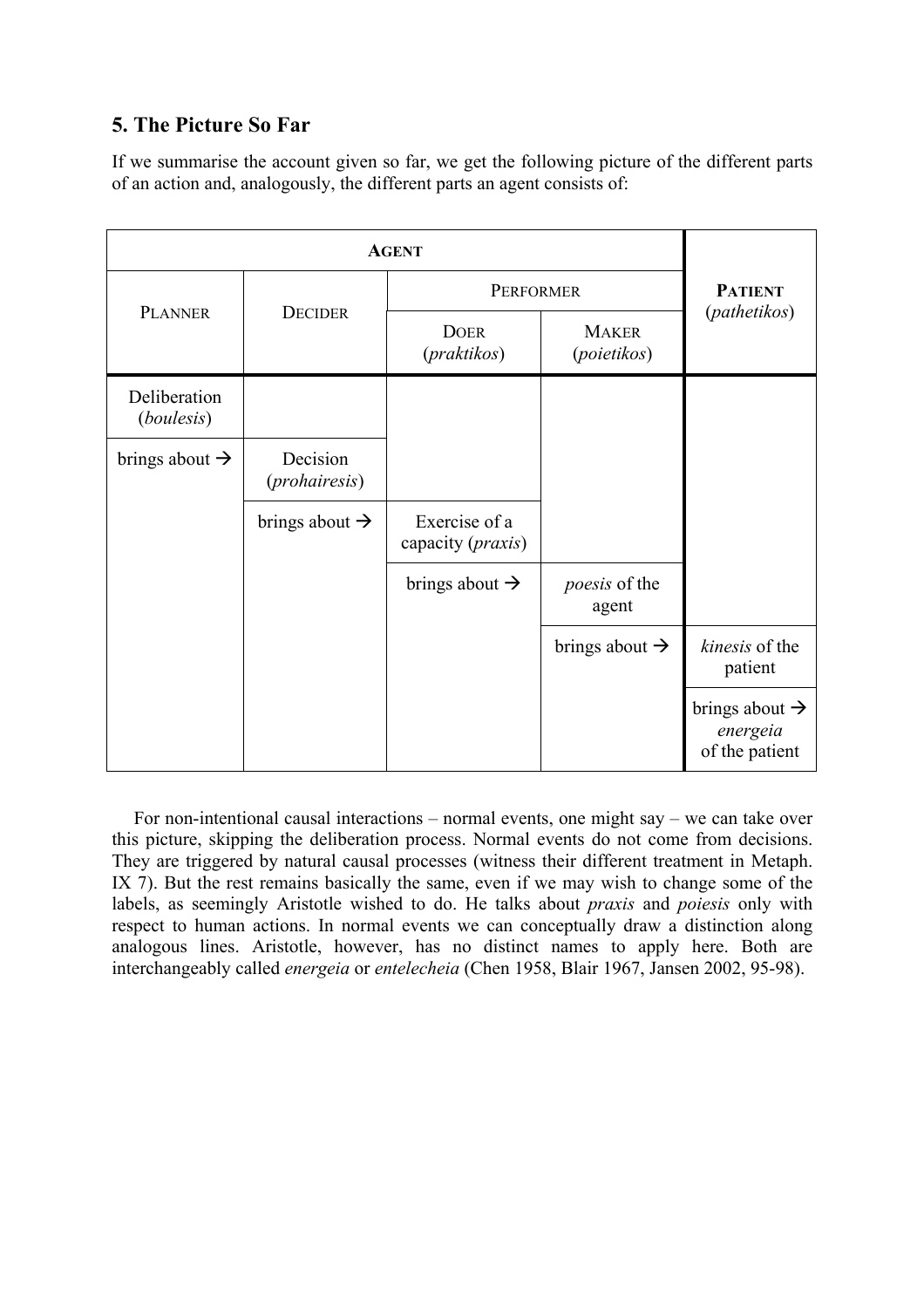| <b>AGENT</b>                           | <b>PATIENT</b>                                                            |                                                                                                                            |  |
|----------------------------------------|---------------------------------------------------------------------------|----------------------------------------------------------------------------------------------------------------------------|--|
| The agent's changing of the<br>patient |                                                                           |                                                                                                                            |  |
| brings about $\rightarrow$             | The patient's being<br>changed $(=$ the <i>kinesis</i> of<br>the patient) |                                                                                                                            |  |
|                                        | brings about $\rightarrow$                                                | The patient's being in the<br>new state brought about by<br>the change<br>$($ = the new <i>energeia</i> of the<br>patient) |  |

The three columns in this scheme correspond to three different kinds of capacities which are involved in causal interaction: the agent's "active capacity" to bring about a change, the patient's "passive capacity" to undergo a change, and the patient's capacity to be in the new state brought about by the change (Berti 1999). The two columns belonging to the patient represent the two kinds of results connected with a change: the "resulting change" and the "result of change" (von Wright 1969), i.e. the change itself and the new state brought about by it.

# **6. Three Problems**

There seem to be quite strange overlaps and redundancies in this picture. I will discuss here the following three difficult distinctions: (1) between decision and *praxis*, (2) between *praxis* and *poiesis*, and (3) between *poiesis* of the agent and *kinesis* of the patient. Here is how I would try to account for these:

(1) Are the decision and the *praxis* really two different events? Even for Aristotle, to decide for a certain action and to perform this action are different types of things, but one and the same token. The conclusion of the practical syllogism is at the same time the end of practical deliberation and the begin of acting (An. III 10, 433a 16-17). One might compare this with a point dividing a certain stretch of a line (a comparision used by Aristotle himself, though for another purpose, in An. III 2, 427a 10-14). Just like this point is the end of one stretch and the beginning of the other, the conclusion is the end of deliberation and the begin of acting. Thus, one and the same individual is playing two roles at the same time, can be subsumed to two different types of events. Thus the decider is the limit case between the deliberator and the performer.

(2) *Praxis* and *poiesis* are being enabled by the very same capacity. In so far as the realisation happens within the agent or has the agent as its logical subject, it is a *praxis*. In so far as the realisation happens within the patient, it is a *poiesis*. Many kinds of *praxis* can only co-occur with a *poiesis*, but a *praxis* without *poiesis* is possible, and indeed Aristotle thinks that the most valuable kind of *praxis* is of this kind, namely contemplation (*theoria*). This possibility allows us to distinguish conceptually between *praxis* and *poiesis* in other cases as well.

(3) The *poiesis* of the agent and the *kinesis* of the patient may be judged to be the same event. However, this event is being called *poiesis*, in so far as it is the realisation of a capacity of the agent. And it is called *kinesis*, in so far it is the realisation of a capacity of the patient.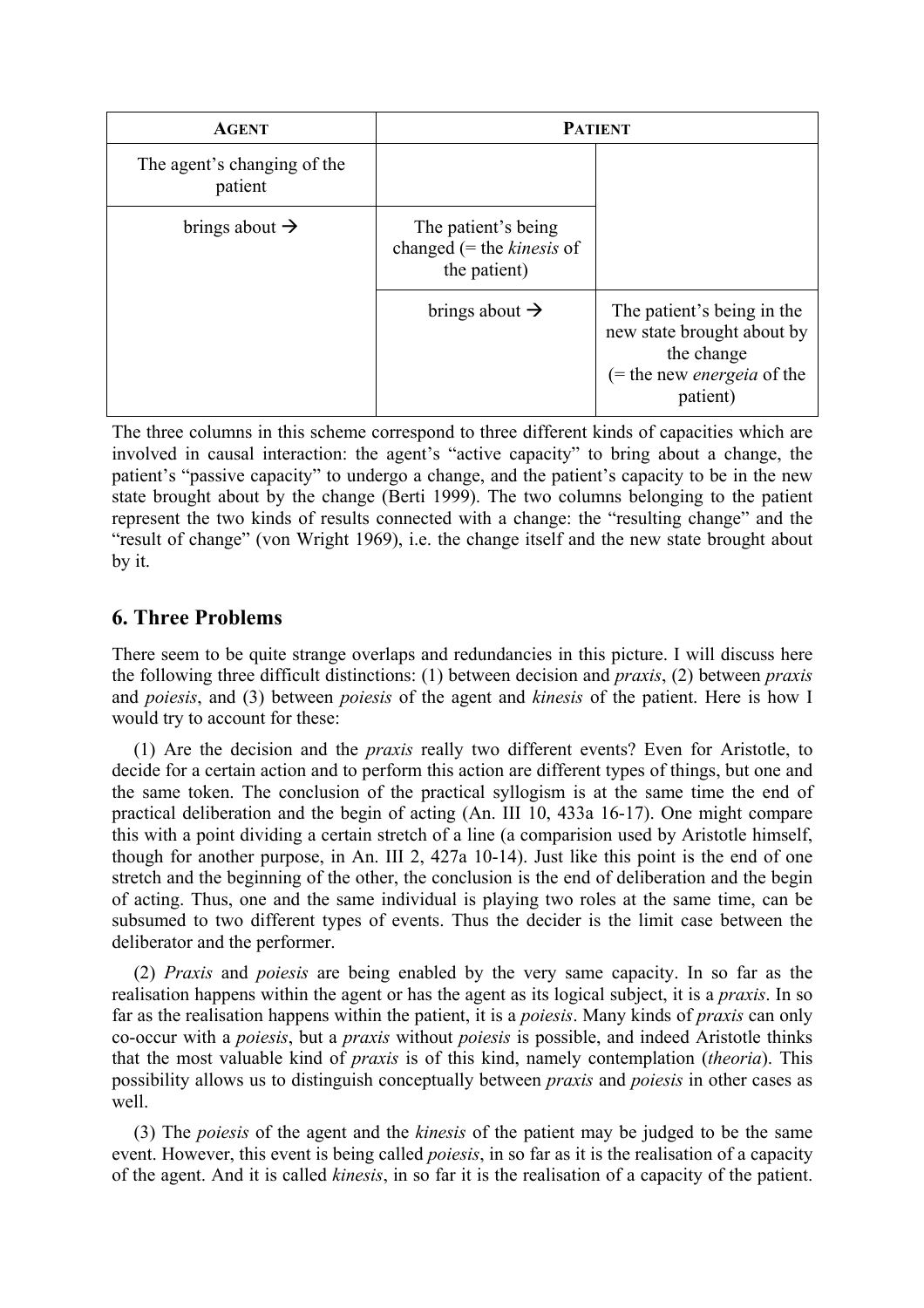Of course, we know that the agent's capacity will only be realised if the patient's capacity will be realised, and *vice versa*. Thus *poiesis* and *kinesis* necessarily occur at the same time. This is just alike in Aristotle's theory of perception. A perception is at once the realisation of the active capacity of the perceptible thing and of the passive capacity of the perceiver. These two capacities can only be realised together, and Aristotle tells us that they both happen within the same individual, namely the perceiver: though, of course, the perceptible thing remains the logical subject of the realisation of its capacity (in the end, it is *its* capacity that is being realised), it would be odd to say that something happens within the perceptible thing when being perceived. Perception does not really change something within the perceptible thing, but only something within the perceiver.

## **7. The Intentional and the Non-Intentional**

 $\overline{a}$ 

In Aristotle's picture, the two main elements of acting, namely intentionality and performance, are neatly separated. They can be re-discovered in the two elements decision and *praxis*. With a *praxis*, in so far as it is a *praxis*, its success is guaranteed. All those elements of an action whose success is not guaranteed enter as *poiesis* or *kinesis* or via the agent's practical deliberations. The result of an action, i.e. the end-state of the patient's *kinesis*, does not necessarily correspond to the intended result (for this distinction between the *heneka tou* of an action and the aim *kata prohairesin* cf. Phys. II 5, 196b 17-22; cf. also section 4 above): The result brought about by the action is not always the result aimed at in the decision. If I go to the market place to buy fruits, this might also lead to the collections of debts, because, by accident, I meet one of my debtors (Phys. II 5, 196b 33-36). Intention is thus not necessary for a certain result. On the other hand, intention is not sufficient. The general practitioner who intends to cure his patients cannot be sure about his success. All he can say is that he does the best according to his knowledge and the state of the medical art (Top. I 3). All he can decide on is whether to activate his medical skills. This is, what is *eph' hemin*, i.e*.* what is entirely in his own power to do. But whether his endeavours will be crowned with success, whether the patient will actually be cured – this depends not only on the medic's skill, but also on the state the patient is in and maybe on other intervening causes<sup>3</sup>

At its basic level, this sketch of a model of actions takes into account only decisions for or against the exercise of active capacities. Is it possible to decide on the exercise of passive capacities, too? Sun bathing seems to be a case in question. Can't we decide on whether our skin should get a darker complexion? Well, let's have a closer look at the elements of sunbathing that are really intentional. We can decide on going to a sunlit place, we can decide on staying there for some time with a (partially) uncovered body. And we can do this with the intention to aim at getting a darker complexion. But whether the pigments in our skin will be stimulated by the sunlight to change the colour, whether there are such pigments in the first place, or not, this is not our business. We cannot decide on these matters, because with respect to these things we are no autonomous agents, but simply subject to the causal happenings in nature.

<sup>&</sup>lt;sup>3</sup> These are of course all those factors relevant for the realisation-conditions of the respective capacity. Cf. Metaph. IX 5 and, commenting on this, Moline 1975 and Jansen 2002, 177-188.